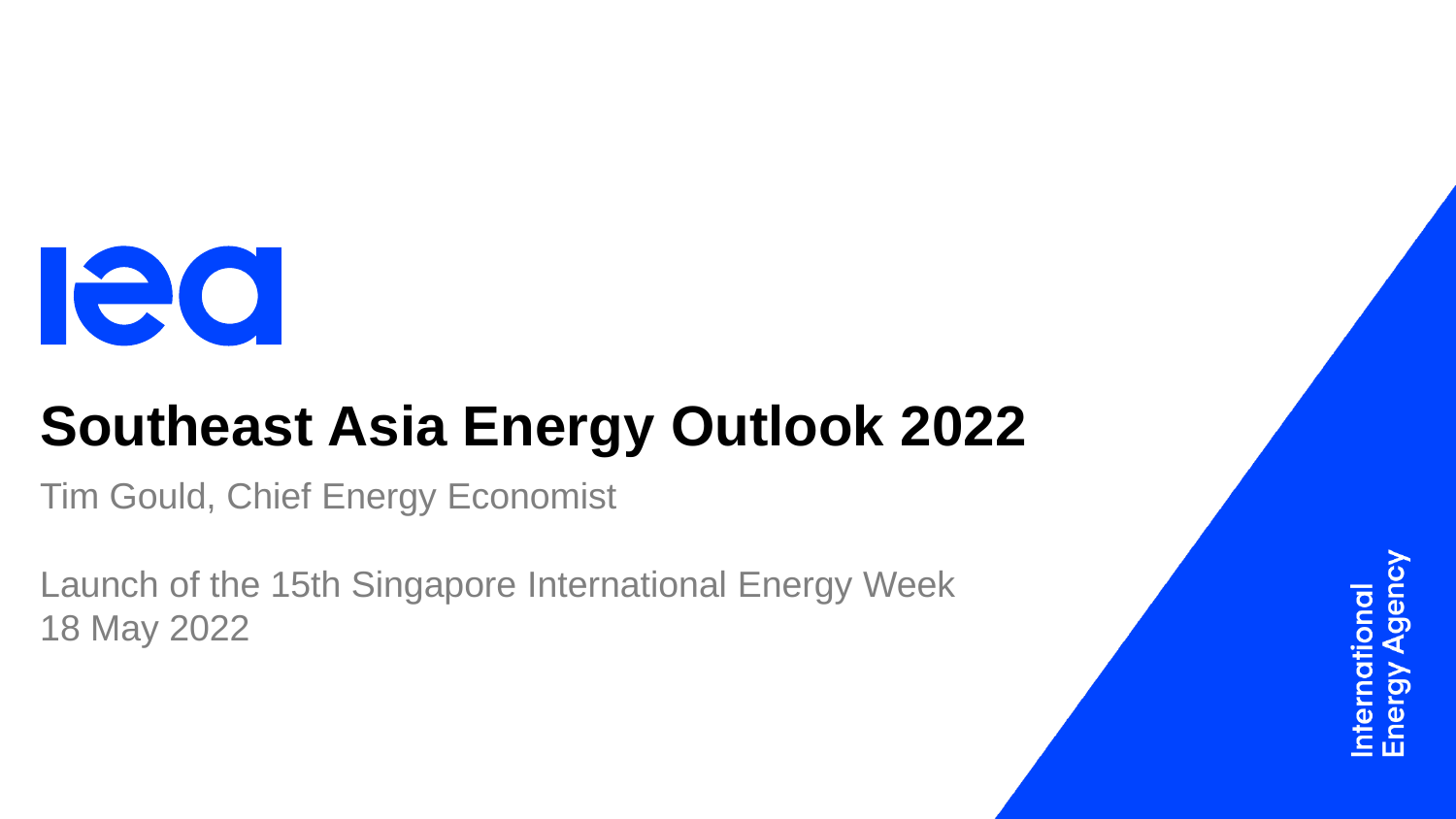#### **Context**

- The IEA and ASEAN celebrated ten years of cooperation in late 2021, with Energy Ministers and the Executive Director noting the wide-ranging scope & achievements of the relationship, including the IEA's designation as ASEAN's 'strategic partner'.
- The *Southeast Asia Energy Outlook 2022* is the fifth edition of this World Energy Outlook Special Report – published on a regular basis since 2013.
- Since the last dedicated Southeast Asia report in 2019, the region's policymakers have taken on new, ambitious policy commitments but countries have also been severely affected by the Covid-19 pandemic and, more recently, high and volatile prices exacerbated by Russia's invasion of Ukraine.
- This report explores possible trajectories for the region, based on IEA scenarios:
	- The Stated Policies Scenario (STEPS) explores the implications of today's policy landscape
	- The Sustainable Development Scenario (SDS) reflects the region's new climate policy ambitions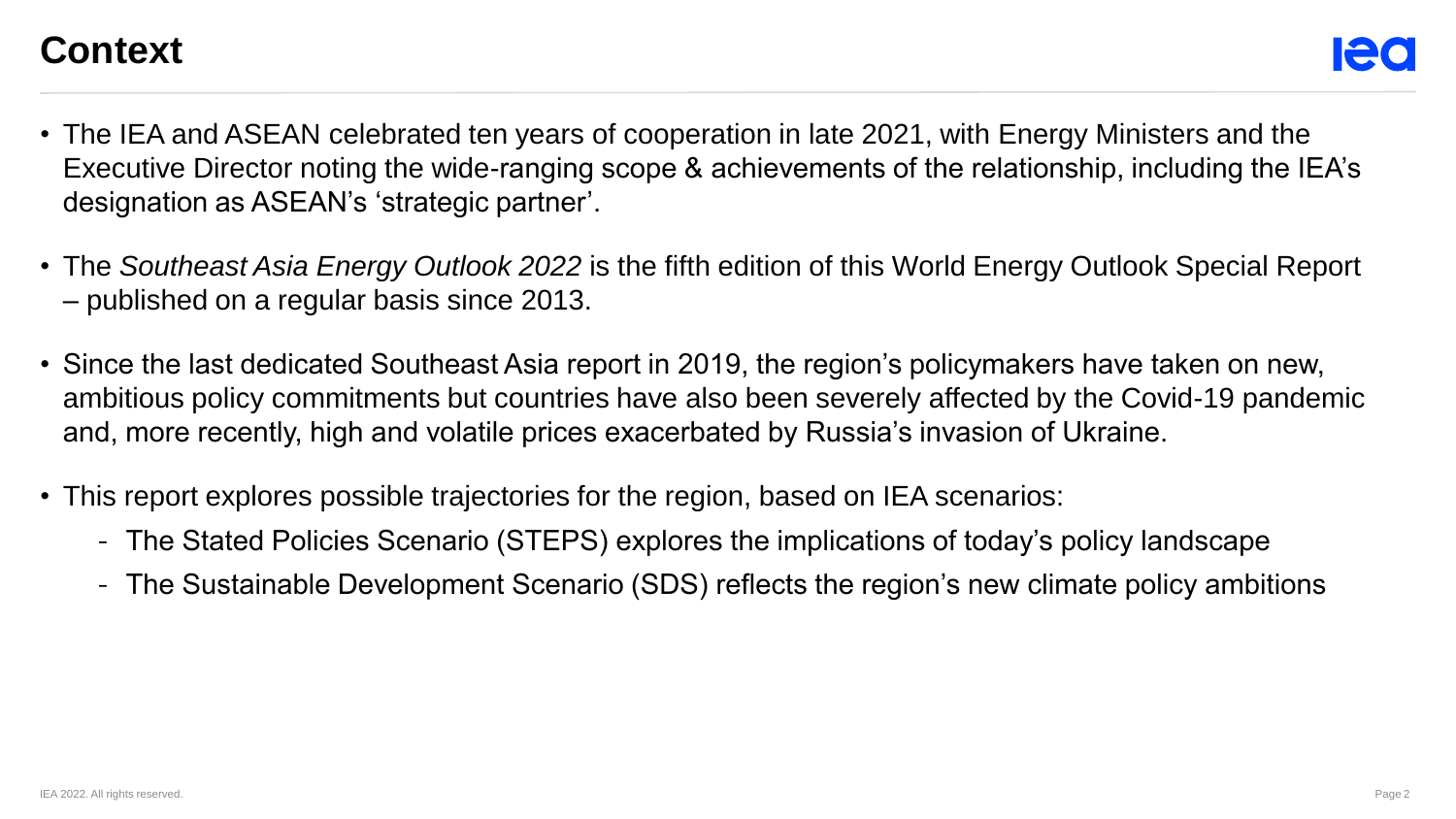# **Southeast Asia is an emerging heavyweight of global energy**



**The 10 member economies of the Association of Southeast Asian Nations (ASEAN) are among the world's fastest growing, but there are strong country-by-country economic and energy variations**

Ieo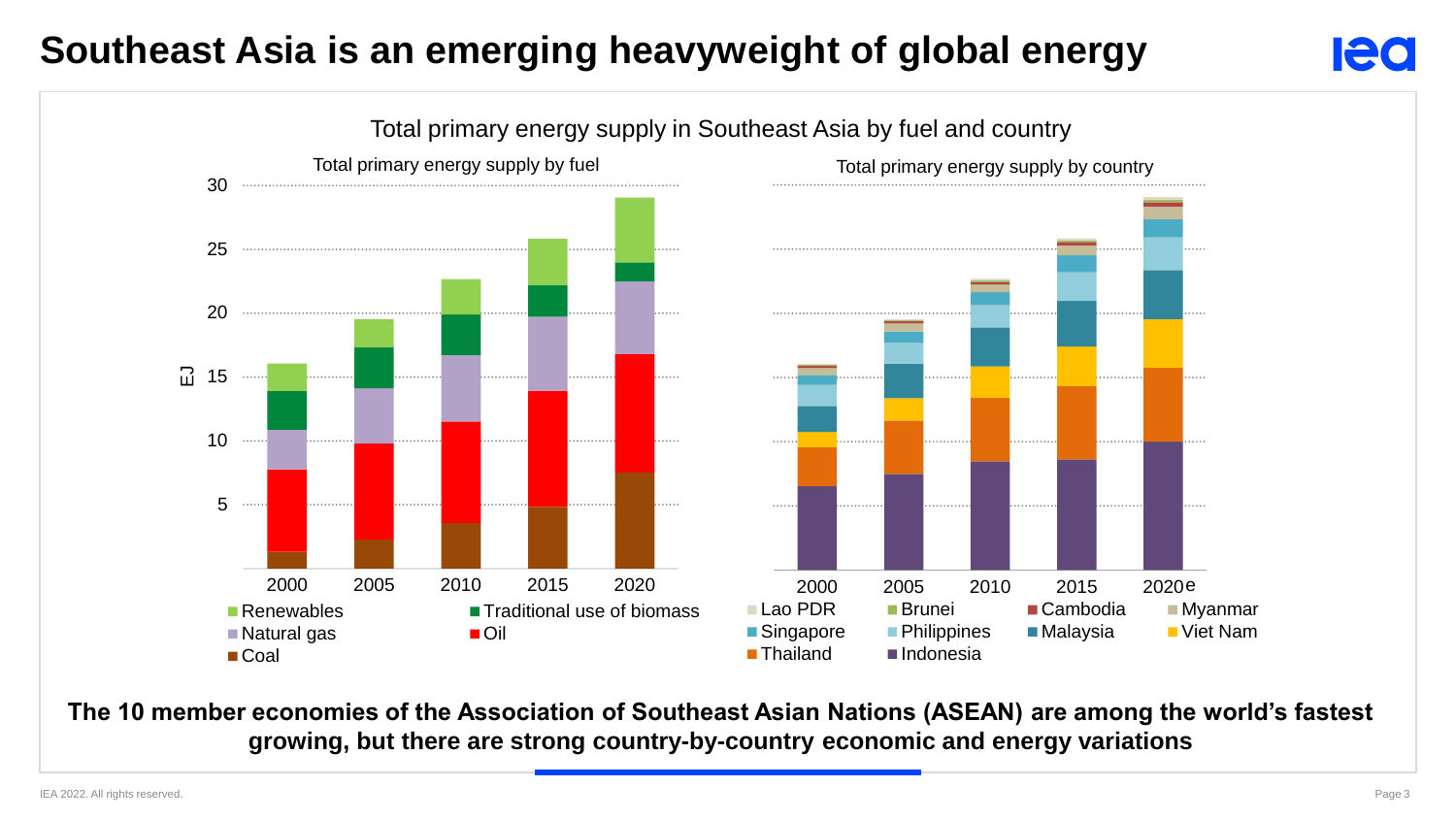# **Announced climate ambitions have huge implications for energy**



**Today's policy settings in the STEPS imply continued strong reliance on fossil fuels to meet future demand growth; meeting new net zero goals will require major efforts to improve efficiency & switch to low emissions power & fuels**

**Ieo**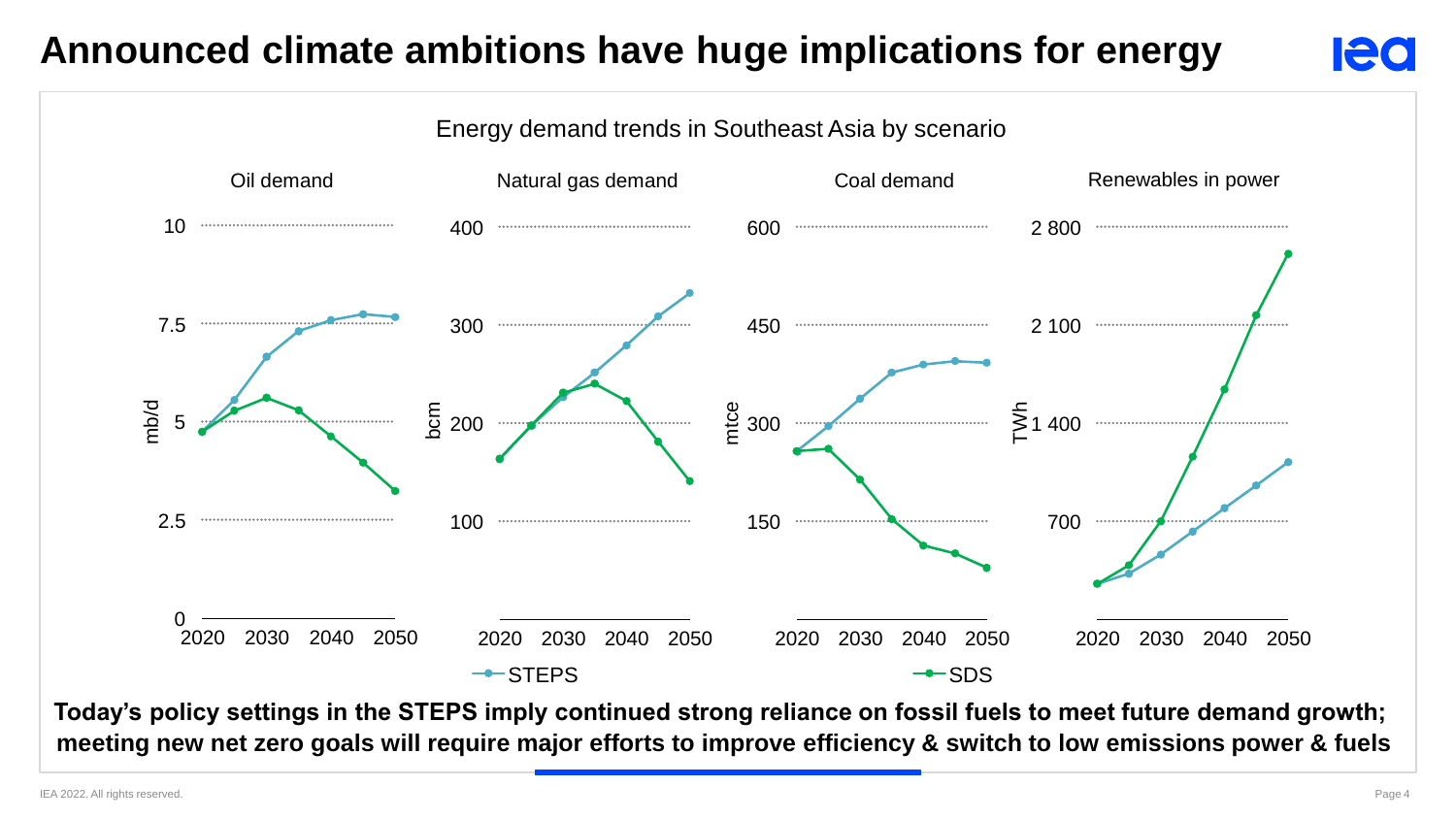### **Today's pathway brings significant energy security risks**



**Southeast Asia's reliance on fossil fuels to meet rising demand for energy is proving to be a significant vulnerability in today's energy crisis and – on today's policy settings – these risks are set to increase**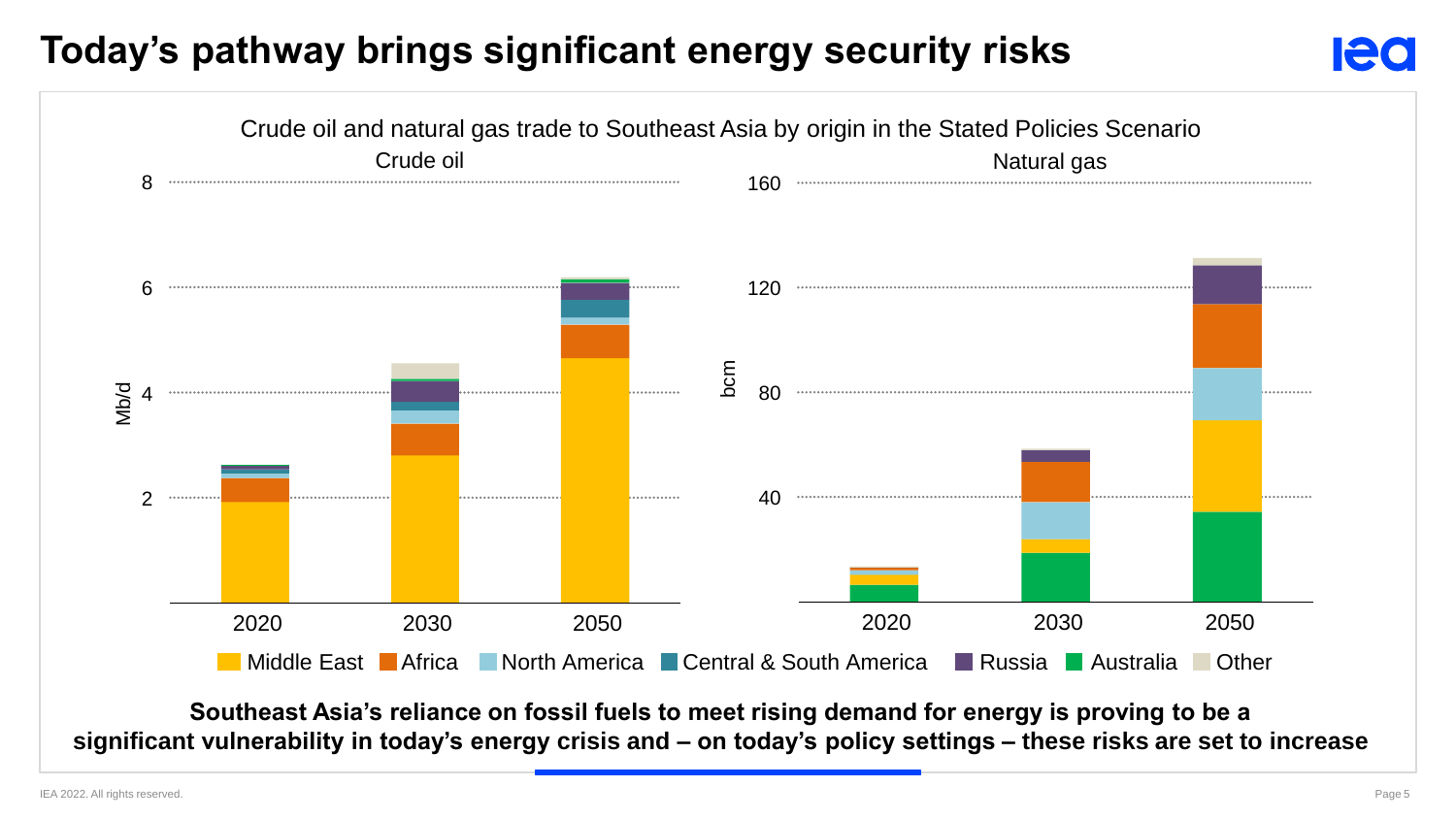# **The region is not on track to hit its sustainability goals**



**Today's policy settings produce a rising trend for energy-related emissions and – while Southeast Asia has made Today's policy settings produce a rising trend for energy-related emissions impressive progress with access to electricity – universal access to clean cooking fuels is not secured**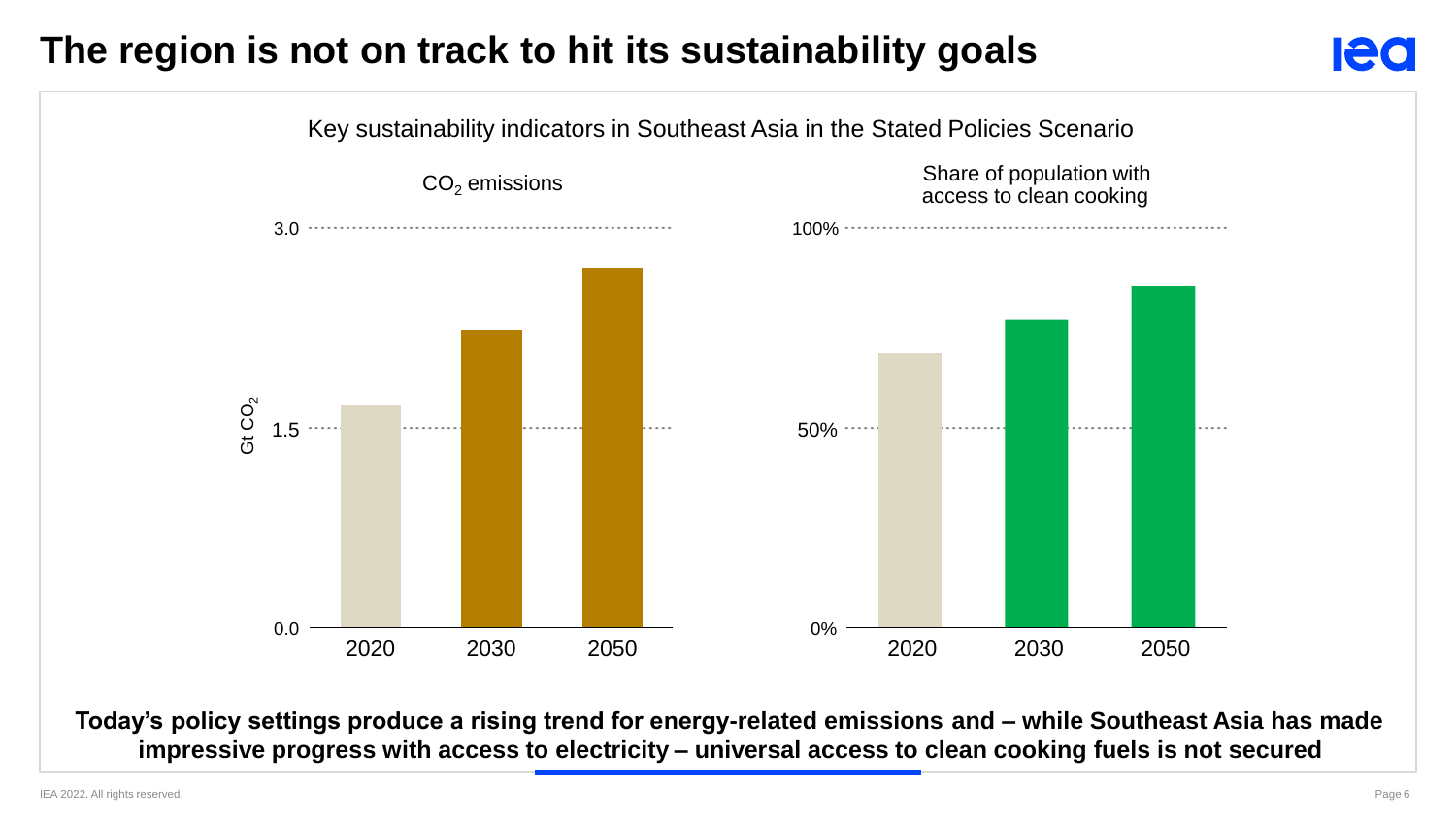# **Flexibility is the watchword for a wind and solar-rich power mix**



**Today's contractual arrangements for coal- and gas-fired plants offer no incentives for these plants to provide flexibility; this is one of the areas that will need to change to enable a rapid rise of clean electrification**

**Ieo**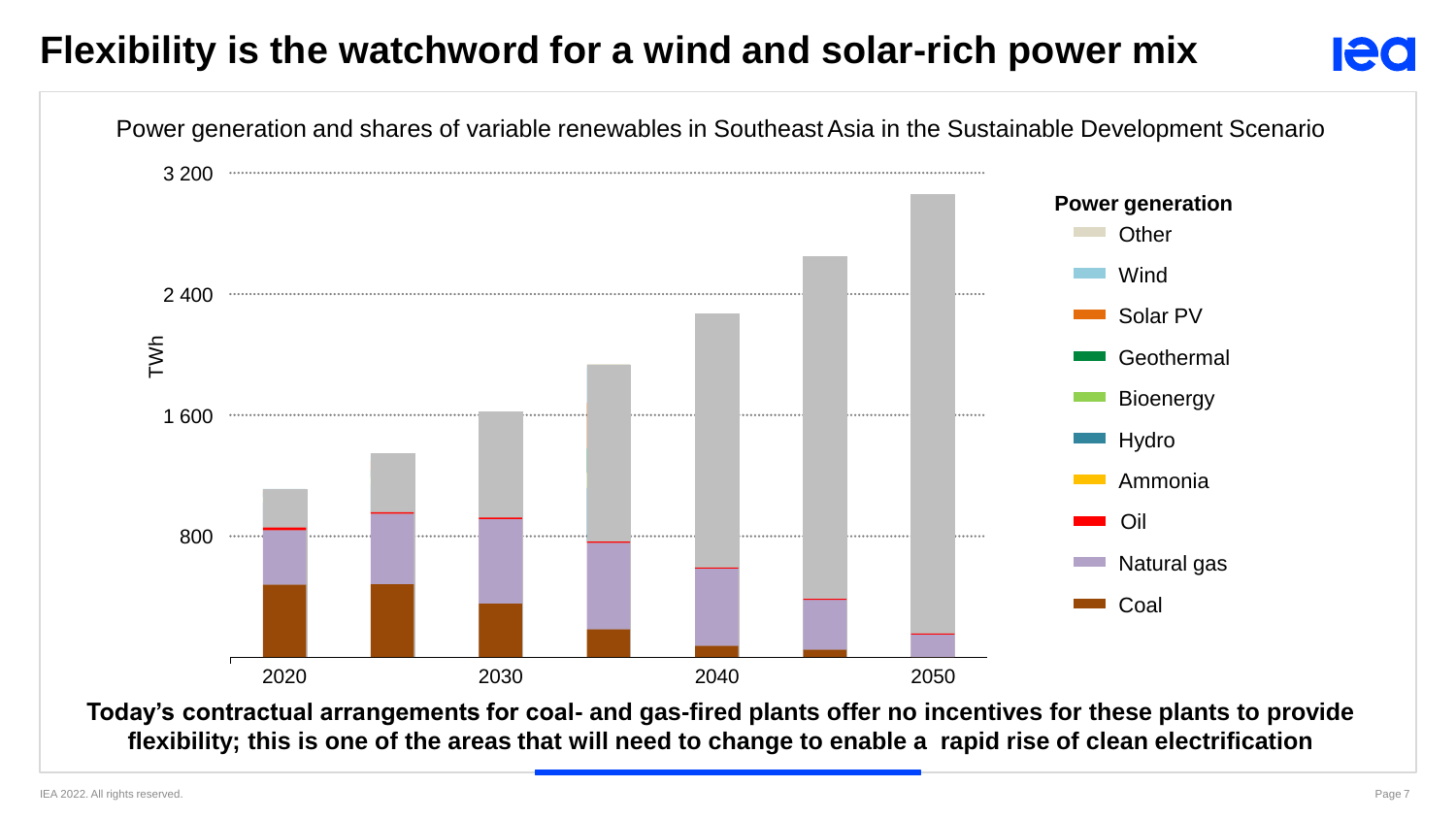# **Low emissions fuels are a vital part of Southeast Asia's energy future**

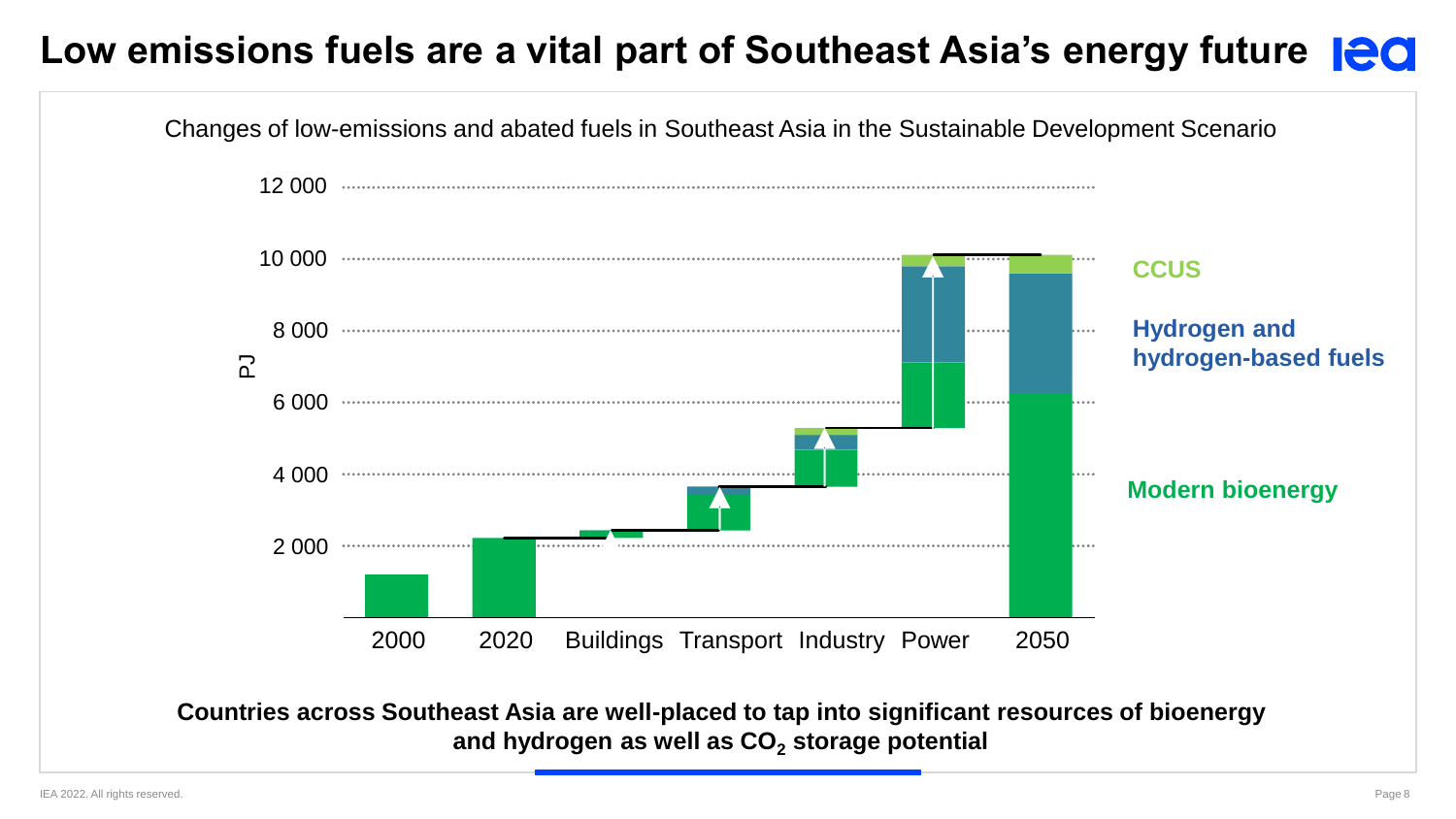#### **A surge in clean energy investment is needed this decade**



**National & international public finance will be essential to meet the region's energy security & climate goals, but governments need to do much more to attract private investors by reducing regulatory and financing risks**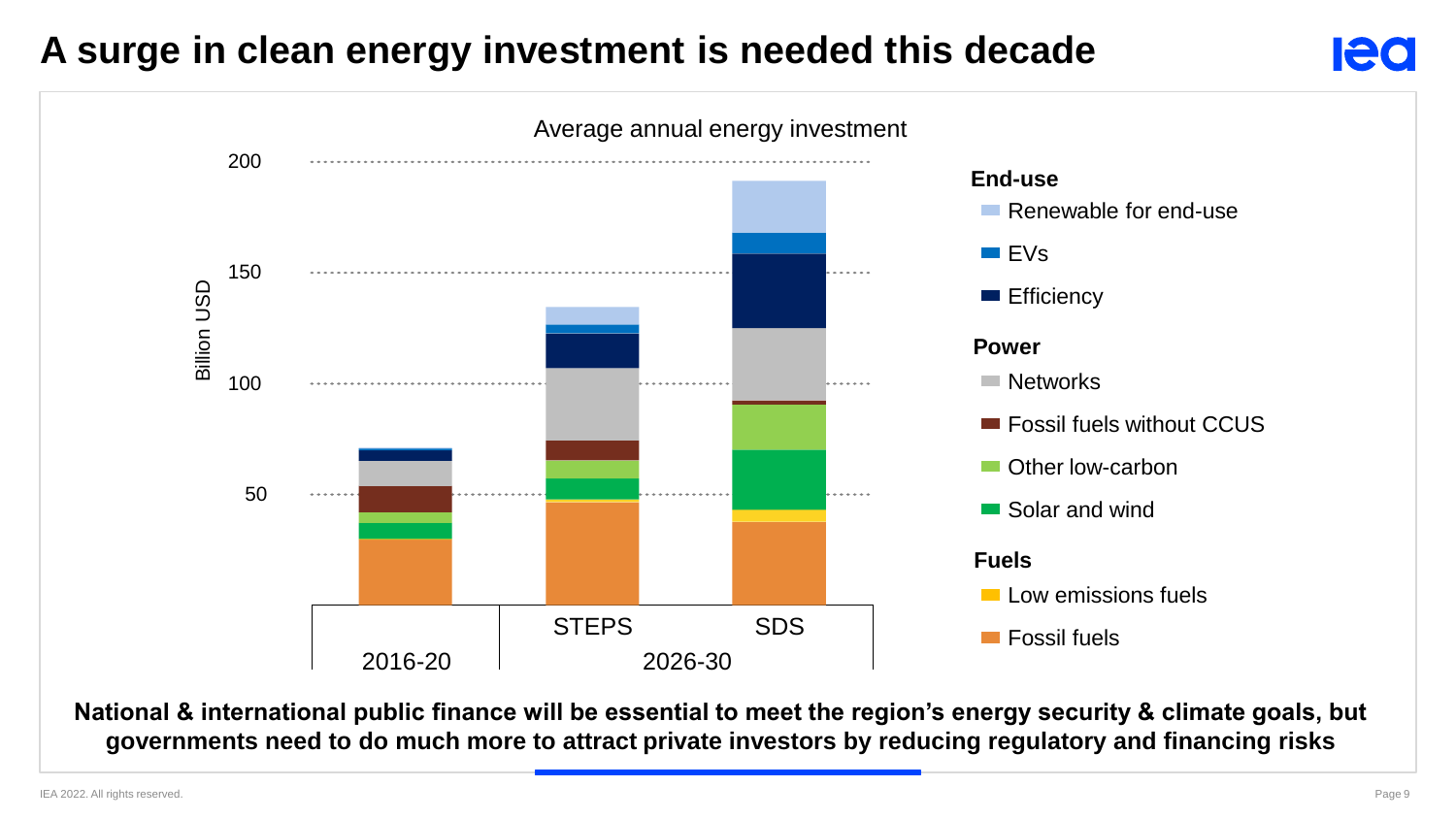#### **A new global energy economy is emerging**